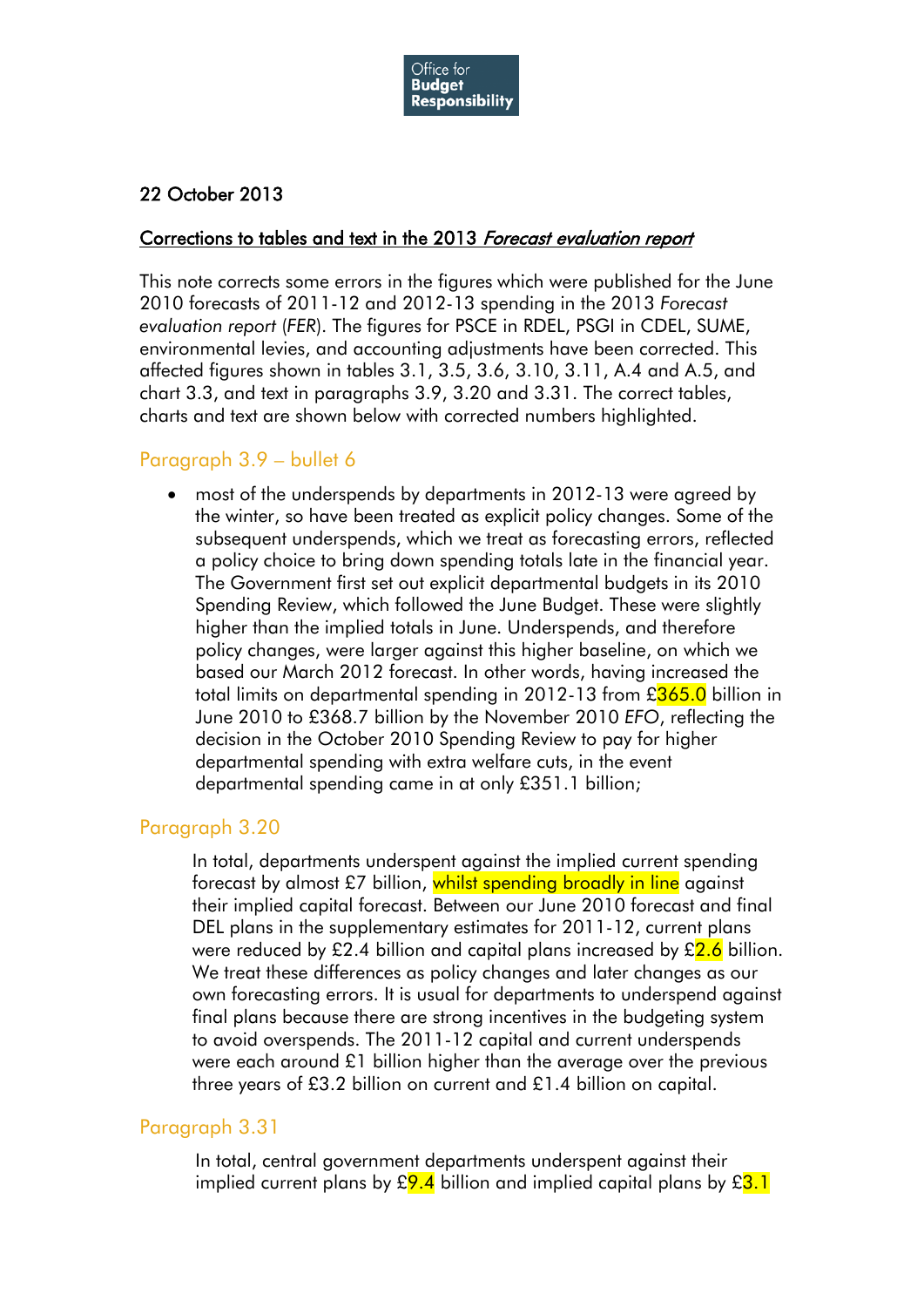

billion. After allowing for classification changes, current spending in the final plans in the winter supplementary estimates for 2012-13 was  $\text{\pounds}4.4$ billion lower than implied by our June 2010 forecast, and capital spending was £0.4 billion higher. The Government also sold 4G spectrum for £2.3 billion, setting the proceeds off against budgets.

### Table 3.1: June 2010 net borrowing and current budget errors for 2011- 12

|                            | £ billion |         |        |           |                      |                |           |  |  |  |  |
|----------------------------|-----------|---------|--------|-----------|----------------------|----------------|-----------|--|--|--|--|
|                            | Forecast  | Outturn | Error  | of which: |                      |                |           |  |  |  |  |
|                            |           |         |        |           | Fiscal               |                | Classifi- |  |  |  |  |
|                            |           |         |        |           | Economic forecasting | Policy         | cation    |  |  |  |  |
|                            |           |         |        | factors   |                      | errors changes | changes   |  |  |  |  |
| Receipts (a)               | 584.2     | 576.4   | $-7.8$ | $-10.8$   | 0.5                  | 0.8            | 1.7       |  |  |  |  |
| Spending (b)               | 699.8     | 694.9   | $-4.9$ | 1.2       | $-10.1$              | 0.1            | 4.0       |  |  |  |  |
| of which:                  |           |         |        |           |                      |                |           |  |  |  |  |
| Current expenditure (c)    | 651.1     | 644.2   | $-6.9$ | 1.2       | $-9.3$               | $-1.9$         | 3.1       |  |  |  |  |
| Net investment (d)         | 27.2      | 29.1    | 1.9    | 0.0       | $-0.3$               | 1.4            | 0.8       |  |  |  |  |
| Depreciation (e)           | 21.6      | 21.6    | 0.0    | 0.0       | $-0.5$               | 0.5            | 0.0       |  |  |  |  |
| Net borrowing (b - a)      | 115.6     | 118.5   | 2.8    | 11.9      | $-10.6$              | $-0.7$         | 2.3       |  |  |  |  |
| Current budget (a - c - e) | $-88.5$   | $-89.4$ | $-0.9$ | $-11.9$   | 10.3                 | 2.1            | $-1.5$    |  |  |  |  |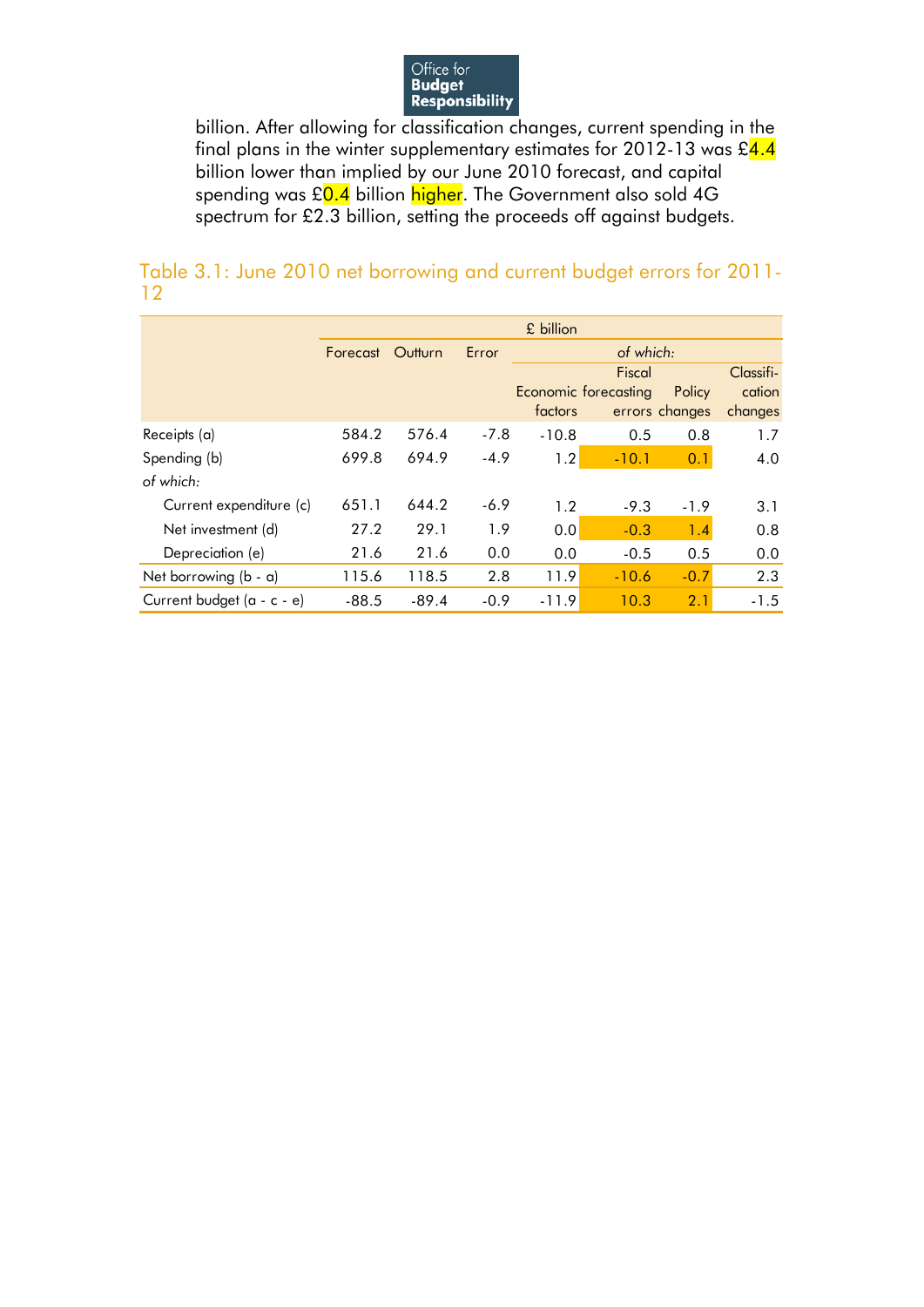

|                          | £ billion        |         |        |         |                             |                |           |  |  |  |
|--------------------------|------------------|---------|--------|---------|-----------------------------|----------------|-----------|--|--|--|
|                          | Forecast Outturn |         | Error  |         |                             |                |           |  |  |  |
|                          |                  |         |        |         | Fiscal                      |                | Classifi- |  |  |  |
|                          |                  |         |        |         | <b>Economic forecasting</b> | Policy         | cation    |  |  |  |
|                          |                  |         |        | factors |                             | errors changes | changes   |  |  |  |
| <b>PSCE in RDEL</b>      | 327.5            | 320.7   | $-6.8$ | 0.0     | $-4.4$                      | $-0.6$         | $-1.8$    |  |  |  |
| Locally-financed current | 26.4             | 21.3    | $-5.1$ | 0.0     | $-4.8$                      | $-0.3$         | 0.0       |  |  |  |
| Social security          | 173.4            | 174.9   | 1.5    | 0.8     | 0.9                         | $-0.1$         | 0.0       |  |  |  |
| Tax credits              | 25.7             | 27.0    | 1.2    | 0.1     | 1.4                         | $-0.3$         | 0.0       |  |  |  |
| Public service pensions  | 6.3              | 8.1     | 1.8    | 0.0     | 1.8                         | 0.0            | 0.0       |  |  |  |
| Debt interest            | 46.5             | 48.4    | 1.9    | 0.6     | 0.7                         | 0.0            | 0.6       |  |  |  |
| Other current            | 45.3             | 43.8    | $-1.5$ | $-0.3$  | $-4.9$                      | $-0.6$         | 4.3       |  |  |  |
| Current expenditure      | 651.1            | 644.2   | $-6.9$ | 1.2     | $-9.3$                      | $-1.9$         | 3.1       |  |  |  |
| PSGI in CDEL             | 34.9             | 35.0    | 0.1    | 0.0     | $-2.5$                      | 2.3            | 0.3       |  |  |  |
| Locally-financed capital | 4.8              | 8.2     | 3.4    | 0.0     | 3.9                         | $-0.5$         | 0.0       |  |  |  |
| Other capital            | 9.0              | 7.5     | $-1.5$ | 0.0     | $-2.2$                      | 0.2            | 0.6       |  |  |  |
| Gross investment         | 48.7             | 50.7    | 2.0    | 0.0     | $-0.8$                      | 2.0            | 0.8       |  |  |  |
| Less depreciation        | $-21.6$          | $-21.6$ | 0.0    | 0.0     | 0.5                         | $-0.5$         | 0.0       |  |  |  |
| Net investment           | 27.2             | 29.1    | 1.9    | 0.0     | $-0.3$                      | 1.4            | 0.8       |  |  |  |
| <b>Total spending</b>    | 699.8            | 694.9   | $-4.9$ | 1.2     | $-10.1$                     | 0.1            | 4.0       |  |  |  |

# Table 3.5: June 2010 spending errors for 2011-12

<sup>1</sup> The £28 billion transfer of Royal Mail pension scheme assets to central government has been removed from outturn here so its comparable across the chapter. The detailed tables in the annex include this transfer.

# Table 3.6: June 2010 net borrowing and current budget errors for 2012- 13

|                            | £ billion        |         |         |           |                             |                |           |  |  |  |
|----------------------------|------------------|---------|---------|-----------|-----------------------------|----------------|-----------|--|--|--|
|                            | Forecast Outturn |         | Error   | of which: |                             |                |           |  |  |  |
|                            |                  |         |         |           | Fiscal                      |                | Classifi- |  |  |  |
|                            |                  |         |         |           | <b>Economic forecasting</b> | Policy         | cation    |  |  |  |
|                            |                  |         |         | factors   |                             | errors changes | changes   |  |  |  |
| Receipts (a)               | 621.9            | 586.5   | $-35.5$ | $-31.8$   | $-4.7$                      | $-3.3$         | 4.3       |  |  |  |
| Spending (b)               | 711.0            | 702.1   | $-8.9$  | 0.3       | $-1.4$                      | $-11.7$        | 3.8       |  |  |  |
| of which:                  |                  |         |         |           |                             |                |           |  |  |  |
| Current expenditure (c)    | 664.5            | 657.1   | $-7.4$  | 0.3       | $-1.7$                      | $-9.0$         | 3.0       |  |  |  |
| Net investment (d)         | 24.0             | 22.5    | $-1.6$  | 0.0       | 0.9                         | $-3.2$         | 0.8       |  |  |  |
| Depreciation (e)           | 22.5             | 22.5    | 0.0     | 0.0       | $-0.6$                      | 0.6            | 0.0       |  |  |  |
| Net borrowing (b - a)      | 89.1             | 115.7   | 26.6    | 32.1      | 3.3                         | $-8.3$         | $-0.5$    |  |  |  |
| Current budget (a - c - e) | $-65.1$          | $-93.2$ | $-28.1$ | $-32.1$   | $-2.4$                      | 5.1            | 1.3       |  |  |  |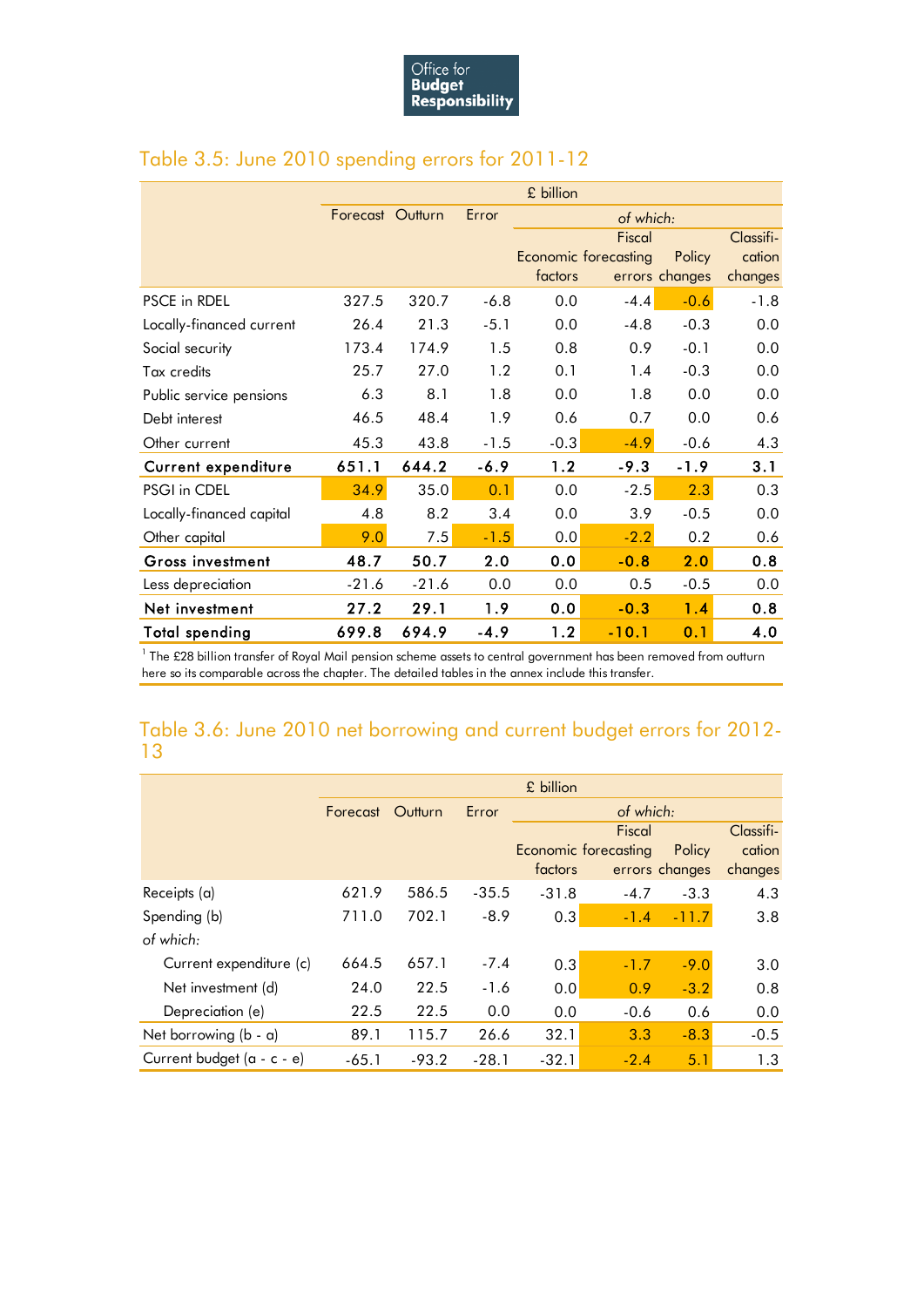

# Table 3.10: June 2010 spending to GDP errors

|                               | Per cent of GDP |           |                               |               |                 |      |        |                         |        |  |  |  |  |
|-------------------------------|-----------------|-----------|-------------------------------|---------------|-----------------|------|--------|-------------------------|--------|--|--|--|--|
|                               | Forecast        |           |                               |               | Outturn         |      | Error  |                         |        |  |  |  |  |
|                               |                 | $11 - 12$ | $12 - 13$                     |               | $11 - 12$ 12-13 |      |        | $10-11$ $11-12$ $12-13$ |        |  |  |  |  |
| Spending                      |                 |           | 47.3 45.5 43.9 46.2 44.9 44.7 |               |                 |      | $-1.0$ | $-0.6$                  | 0.8    |  |  |  |  |
| of which:                     |                 |           |                               |               |                 |      |        |                         |        |  |  |  |  |
| TME in DEL                    | 25.7            | 23.9      | 22.5                          |               | 24.9 23.3       | 22.4 | $-0.8$ | $-0.6$                  | $-0.2$ |  |  |  |  |
| Social security & tax credits | 13.1            | 12.9      | 12.6                          | 12.9          | 13.0            | 13.5 | $-0.2$ | 0.1                     | 0.9    |  |  |  |  |
| Debt interest                 | 2.9             | 3.0       | 3.2                           | 3.0           | 3.1             | 3.1  | 0.1    | 0.1                     | $-0.2$ |  |  |  |  |
| Other                         | 5.6             | 5.6       | 5.6                           | $5.5^{\circ}$ | 5.4             | 5.8  | $-0.1$ | $-0.2$                  | 0.3    |  |  |  |  |

# Table 3.11: June 2010 spending errors for 2012-13

|                          | £ billion        |         |        |         |                             |                |           |  |  |  |  |
|--------------------------|------------------|---------|--------|---------|-----------------------------|----------------|-----------|--|--|--|--|
|                          | Forecast Outturn |         | Error  |         |                             |                |           |  |  |  |  |
|                          |                  |         |        |         | Fiscal                      |                | Classifi- |  |  |  |  |
|                          |                  |         |        |         | <b>Economic forecasting</b> | Policy         | cation    |  |  |  |  |
|                          |                  |         |        | factors |                             | errors changes | changes   |  |  |  |  |
| PSCE in RDEL             | 325.8            | 316.5   | $-9.4$ | 0.0     | $-3.0$                      | $-4.4$         | $-1.9$    |  |  |  |  |
| Locally-financed current | 27.5             | 22.7    | $-4.8$ | 0.0     | $-3.9$                      | $-0.9$         | 0.0       |  |  |  |  |
| Social security          | 177.3            | 183.0   | 5.6    | 4.7     | 1.9                         | $-1.0$         | 0.0       |  |  |  |  |
| Tax credits              | 26.3             | 28.7    | 2.4    | 1.1     | 2.9                         | $-1.6$         | 0.0       |  |  |  |  |
| Public service pensions  | 7.0              | 10.2    | 3.2    | 0.7     | 1.4                         | 1.1            | 0.0       |  |  |  |  |
| Debt interest            | 52.4             | 48.0    | $-4.4$ | $-5.9$  | 1.1                         | 0.0            | 0.4       |  |  |  |  |
| Other current            | 48.1             | 48.2    | 0.0    | $-0.3$  | $-2.0$                      | $-2.2$         | 4.5       |  |  |  |  |
| Current expenditure      | 664.5            | 657.1   | $-7.4$ | 0.3     | $-1.7$                      | $-9.0$         | 3.0       |  |  |  |  |
| PSGI in CDEL             | 33.0             | 29.8    | $-3.1$ | 0.0     | $-1.4$                      | $-1.9$         | 0.2       |  |  |  |  |
| Locally-financed capital | 4.6              | 5.7     | 1.1    | 0.0     | 1.8                         | $-0.7$         | 0.0       |  |  |  |  |
| Other capital            | 8.9              | 9.4     | 0.5    | 0.0     | $-0.1$                      | 0.0            | 0.6       |  |  |  |  |
| <b>Gross investment</b>  | 46.5             | 45.0    | $-1.5$ | 0.0     | 0.3                         | $-2.6$         | 0.8       |  |  |  |  |
| Less depreciation        | $-22.5$          | $-22.5$ | 0.0    | 0.0     | 0.6                         | $-0.6$         | 0.0       |  |  |  |  |
| Net investment           | 24.0             | 22.5    | $-1.6$ | 0.0     | 0.9                         | $-3.2$         | 0.8       |  |  |  |  |
| Total spending           | 711.0            | 702.1   | $-8.9$ | 0.3     | $-1.4$                      | $-11.7$        | 3.8       |  |  |  |  |

<sup>1</sup> The £28 billion transfer of Royal Mail pension scheme assets to central government has been removed from outturn here so its comparable across the chapter. The detailed tables in the annex include this transfer.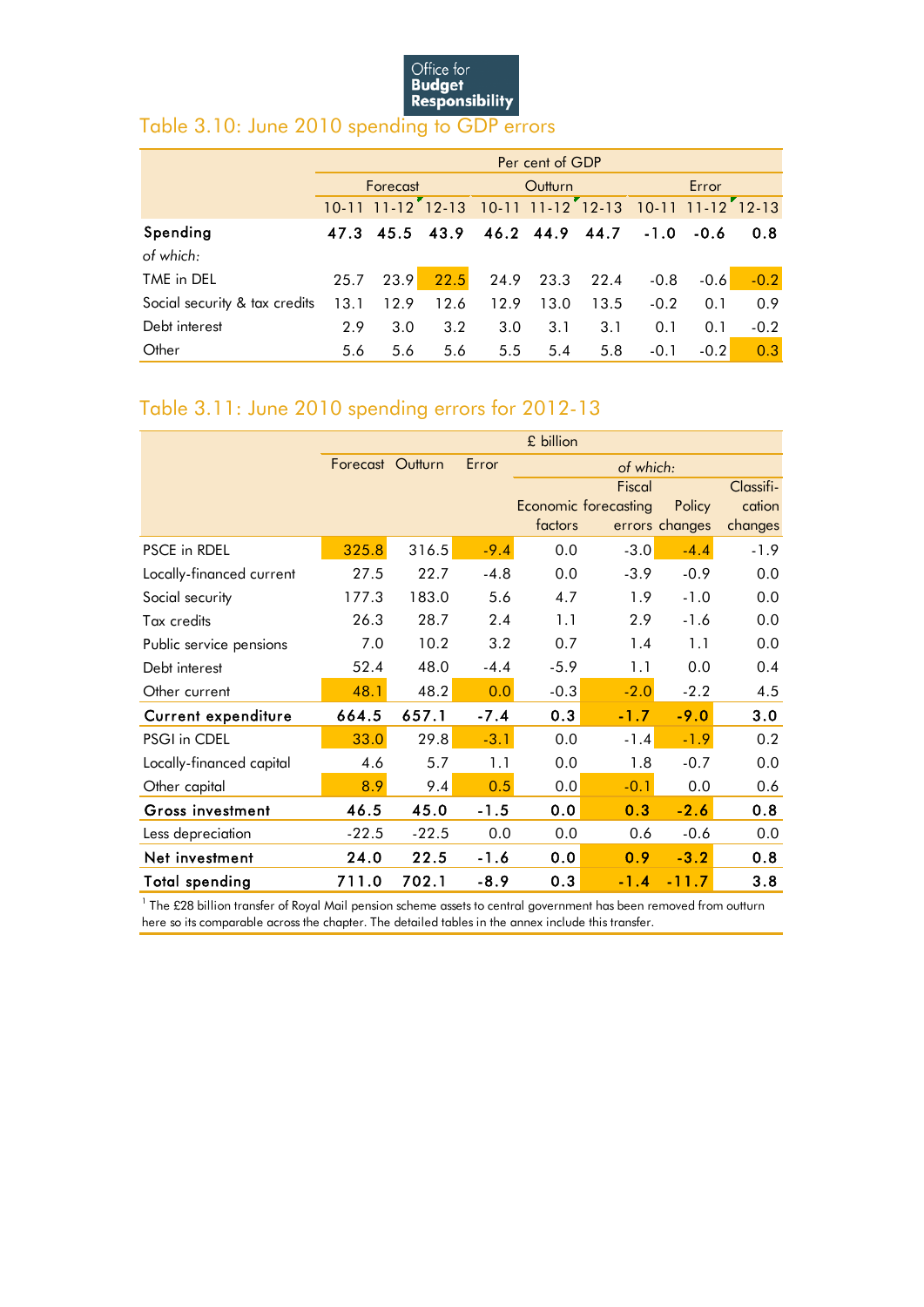

### Table A.4: Breakdown of June 2010 spending forecast errors for 2011- 12

|                                              | £ billion              |         |         |          |           |                            |         |
|----------------------------------------------|------------------------|---------|---------|----------|-----------|----------------------------|---------|
|                                              | Forecast Outturn Error |         |         |          | of which: |                            | Total   |
|                                              |                        |         |         | Economic | Fiscal    | Policy and                 | error   |
|                                              |                        |         |         | factors  |           | forecasting classification | (%)     |
|                                              |                        |         |         |          | error     | changes                    |         |
| Public sector current expenditure (PSCE)     |                        |         |         |          |           |                            |         |
| <b>PSCE in RDEL</b>                          | 327.5                  | 320.7   | -6.8    | 0.0      | -4.4      | $-2.4$                     | $-2.1$  |
| <b>PSCE in Annually Managed</b>              |                        |         |         |          |           |                            |         |
| <b>Expenditure</b>                           | 323.6                  | 323.5   | $-0.1$  | 1.2      | -4.9      | 3.6                        | 0.0     |
| of which:                                    |                        |         |         |          |           |                            |         |
| Social security benefits                     | 173.4                  | 174.9   | 1.5     | 0.8      | 0.9       | $-0.1$                     | 0.9     |
| Tax credits                                  | 25.7                   | 27.0    | 1.2     | 0.1      | 1.4       | $-0.3$                     | 4.8     |
| Net public service pension payments          | 6.3                    | 8.1     | 1.8     | 0.0      | 1.8       | 0.0                        | 28.8    |
| of which: CG unfunded pension schemes        | 5.1                    | 6.7     | 1.5     | 0.0      | 1.5       | 0.0                        | 29.8    |
| LG police & fire pension schemes             | 1.1                    | 1.4     | 0.3     | 0.0      | 0.3       | 0.0                        | 24.0    |
| National lottery current grants              | 0.7                    | 1.1     | 0.4     | 0.0      | 0.4       | 0.0                        | 53.0    |
| BBC domestic services current expenditure    | 3.8                    | 3.5     | $-0.3$  | 0.0      | $-0.3$    | 0.0                        | $-7.6$  |
| Fees associated with financial interventions | 0.0                    | $-2.0$  | $-2.0$  | 0.0      | $-2.0$    | 0.0                        |         |
| Other PSCE items in departmental AME         | 0.5                    | 0.9     | 0.4     | 0.0      | $-0.8$    | 1.2                        | 82.9    |
| Expenditure transfers to EU institutions     | 6.7                    | 5.9     | $-0.7$  | $-0.3$   | $-0.4$    | 0.0                        | $-10.9$ |
| Locally-financed current expenditure         | 26.4                   | 21.3    | $-5.1$  | 0.0      | $-4.8$    | $-0.3$                     | $-19.3$ |
| Central government gross debt interest       | 46.5                   | 48.4    | 1.9     | 0.6      | 0.7       | 0.6                        | 4.1     |
| Depreciation                                 | 16.0                   | 16.5    | 0.5     | 0.0      | 0.0       | 0.5                        | 3.4     |
| Current VAT refunds                          | 12.0                   | 11.7    | $-0.2$  | 0.0      | $-0.2$    | 0.0                        | $-1.9$  |
| Single use military expenditure              | 6.1                    | 5.3     | $-0.8$  | 0.0      | $-0.7$    | $-0.1$                     | $-13.1$ |
| <b>Environmental levies</b>                  | 1.9                    | 1.5     | $-0.4$  | 0.0      | $-0.7$    | 0.3                        | $-20.7$ |
| Other National Accounts adjustments          | $-2.3$                 | $-0.6$  | 1.7     | 0.0      | 0.0       | 1.8                        | $-75.5$ |
| Total public sector current expenditure      | 651.1                  | 644.2   | $-6.9$  | 1.2      | -9.3      | 1.2                        | $-1.1$  |
| Public sector gross investment (PSGI)        |                        |         |         |          |           |                            |         |
| <b>PSGI in CDEL</b>                          | 34.9                   | 35.0    | 0.1     | 0.0      | $-2.5$    | 2.6                        | 0.2     |
| PSGI in Annually Managed                     |                        |         |         |          |           |                            |         |
| Expenditure                                  | 13.8                   | 15.7    | 1.9     | 0.0      | 1.7       | 0.2                        | 13.9    |
| of which:                                    |                        |         |         |          |           |                            |         |
| National lottery capital grants              | 0.6                    | 0.4     | $-0.2$  | 0.0      | $-0.2$    | 0.0                        | $-31.6$ |
| Other PSGI items in departmental AME         | 0.1                    | -7.0    | $-7.1$  | 0.0      | 0.2       | $-7.2$                     |         |
| Locally-financed capital expenditure         | 4.8                    | 16.3    | 11.5    | 0.0      | 3.9       | 7.6                        | 238     |
| Public corporations capital expenditure      | 8.1                    | 7.1     | $-1.0$  | 0.0      | $-1.2$    | 0.2                        | $-12.8$ |
| Other National Accounts adjustments          | 0.2                    | $-1.1$  | $-1.2$  | 0.0      | $-1.0$    | $-0.3$                     | $-741$  |
| Total public sector gross investment         | 48.7                   | 50.7    | $2.0\,$ | 0.0      | $-0.8$    | 2.8                        | 4.1     |
| Less depreciation                            | $-21.6$                | $-21.6$ | 0.0     | 0.0      | 0.5       | $-0.5$                     | 0.2     |
| Public sector net investment                 | 27.2                   | 29.1    | 1.9     | 0.0      | $-0.3$    | 2.3                        | 7.1     |
| Total managed expenditure                    | 699.8                  | 694.9   | $-4.9$  | 1.2      | $-10.1$   | 4.0                        | $-0.7$  |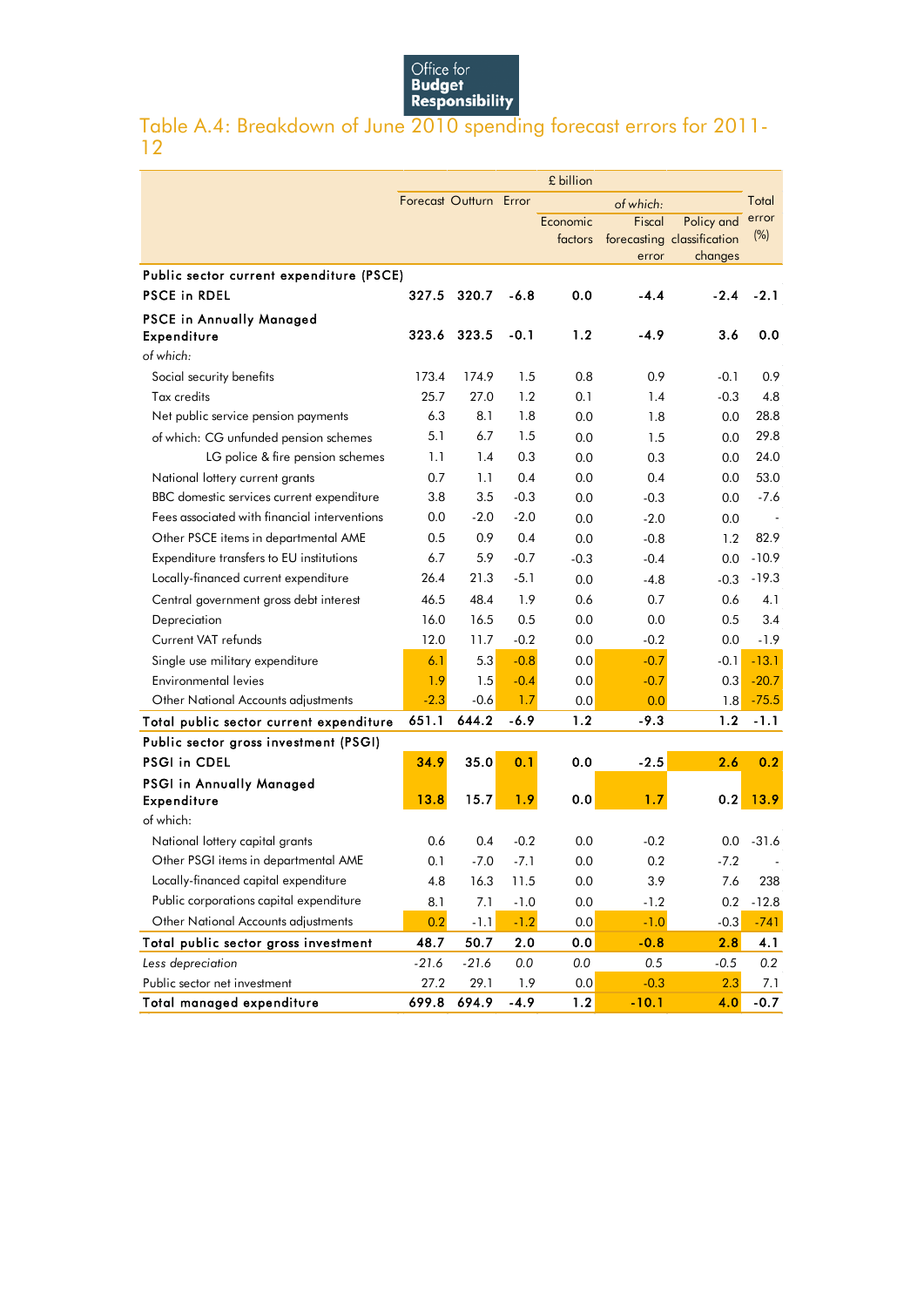

### Table A.5: Breakdown of June 2010 spending forecast errors for 2012- 13

|                                              | £ billion              |         |         |          |               |                            |         |
|----------------------------------------------|------------------------|---------|---------|----------|---------------|----------------------------|---------|
|                                              | Forecast Outturn Error |         |         |          | of which:     |                            | Total   |
|                                              |                        |         |         | Economic | <b>Fiscal</b> | Policy and                 | error   |
|                                              |                        |         |         | factors  |               | forecasting classification | (%)     |
|                                              |                        |         |         |          | error         | changes                    |         |
| Public sector current expenditure (PSCE)     |                        |         |         |          |               |                            |         |
| <b>PSCE in RDEL</b>                          | 325.8                  | 316.5   | $-9.4$  | 0.0      | $-3.0$        | $-6.4$                     | $-2.9$  |
| <b>PSCE in Annually Managed</b>              |                        |         |         |          |               |                            |         |
| Expenditure                                  | 338.7                  | 340.7   | 2.0     | 0.3      | 1.3           | 0.4                        | 0.6     |
| of which:                                    |                        |         |         |          |               |                            |         |
| Social security benefits                     | 177.3                  | 183.0   | 5.6     | 4.7      | 1.9           | $-1.0$                     | 3.2     |
| <b>Tax credits</b>                           | 26.3                   | 28.7    | 2.4     | 1.1      | 2.9           | $-1.6$                     | 9.2     |
| Net public service pension payments          | 7.0                    | 10.2    | 3.2     | 0.7      | 1.4           | 1.1                        | 45.0    |
| of which: CG unfunded pension schemes        | 5.9                    | 8.5     | 2.7     | 0.6      | 1.0           | 1.1                        | 45.1    |
| LG police & fire pension schemes             | 1.1                    | 1.6     | 0.5     | 0.1      | 0.4           | 0.0                        | 44.5    |
| National lottery current grants              | 0.7                    | 1.1     | 0.4     | 0.0      | 0.4           | 0.0                        | 57.1    |
| BBC domestic services current expenditure    | 3.9                    | 3.4     | $-0.5$  | 0.0      | $-0.5$        | 0.0                        | $-13.2$ |
| Fees associated with financial interventions | 0.0                    | $-0.1$  | $-0.1$  | 0.0      | $-0.1$        | 0.0                        |         |
| Other PSCE items in departmental AME         | 0.3                    | 1.9     | 1.6     | 0.0      | 0.1           | 1.5                        | 494     |
| Expenditure transfers to EU institutions     | 6.7                    | 7.5     | 0.8     | $-0.3$   | 1.1           | 0.0                        | 11.8    |
| Locally-financed current expenditure         | 27.5                   | 22.7    | $-4.8$  | 0.0      | $-3.9$        | $-0.9$                     | $-17.4$ |
| Central government gross debt interest       | 52.4                   | 48.0    | $-4.4$  | $-5.9$   | 1.1           | 0.4                        | $-8.5$  |
| Depreciation                                 | 16.7                   | 17.3    | 0.6     | 0.0      | 0.0           | 0.6                        | 3.9     |
| Current VAT refunds                          | 13.4                   | 11.6    | $-1.8$  | 0.0      | $-1.8$        | 0.0                        | $-13.2$ |
| Single use military expenditure              | 6.2                    | 4.8     | $-1.5$  | 0.0      | $-0.5$        | $-1.0$                     | $-23.5$ |
| <b>Environmental levies</b>                  | 2.2                    | 1.7     | $-0.6$  | 0.0      | $-1.0$        | 0.5                        | $-24.7$ |
| Other National Accounts adjustments          | $-2.2$                 | $-1.2$  | 1.0     | 0.0      | 0.3           | 0.7                        | $-46.6$ |
| Total public sector current expenditure      | 664.5                  | 657.1   | $-7.4$  | 0.3      | $-1.7$        | $-6.0$                     | $-1.1$  |
| Public sector gross investment (PSGI)        |                        |         |         |          |               |                            |         |
| <b>PSGI in CDEL</b>                          | 33.0                   | 29.8    | $-3.1$  | 0.0      | -1.4          | $-1.7$                     | $-9.4$  |
| PSGI in Annually Managed                     |                        |         |         |          |               |                            |         |
| Expenditure                                  | 13.6                   | 15.1    | 1.6     | 0.0      | 1.7           | $-0.1$                     | 11.6    |
| of which:                                    |                        |         |         |          |               |                            |         |
| National lottery capital grants              | 0.6                    | 0.4     | $-0.2$  | 0.0      | $-0.2$        | 0.0                        | $-28.5$ |
| Other PSGI items in departmental AME         | 0.1                    | 0.7     | 0.6     | 0.0      | 0.0           | 0.6                        | 421     |
| Locally-financed capital expenditure         | 4.6                    | 5.7     | 1.1     | 0.0      | 1.8           | $-0.7$                     | 23.4    |
| Public corporations capital expenditure      | 8.0                    | 7.5     | $-0.5$  | 0.0      | $-0.7$        | 0.2                        | $-6.3$  |
| Other National Accounts adjustments          | 0.2                    | 0.7     | 0.6     | 0.0      | 0.8           | $-0.2$                     | 349     |
| Total public sector gross investment         | 46.5                   | 45.0    | $-1.5$  | 0.0      | 0.3           | $-1.8$                     | $-3.3$  |
| Less depreciation                            | $-22.5$                | $-22.5$ | 0.0     | 0.0      | 0.6           | $-0.6$                     | 0.1     |
| Public sector net investment                 | 24.0                   | 22.5    | $-1.6$  | 0.0      | 0.9           | $-2.4$                     | $-6.5$  |
| Total managed expenditure                    | 711.0                  | 702.1   | $-8.9$  | 0.3      | $-1.4$        | $-7.8$                     | $-1.3$  |
| Receipt of Royal Mail pension funds assets   | $0.0$                  | $-28.0$ | $-28.0$ | $0.0$    | $0.0$         | $-28.0$                    |         |
| Total managed expenditure (incl. Royal Mail) | 711.0                  | 674.1   | $-36.9$ | 0.3      | $-1.4$        | $-35.8$                    | $-5.2$  |